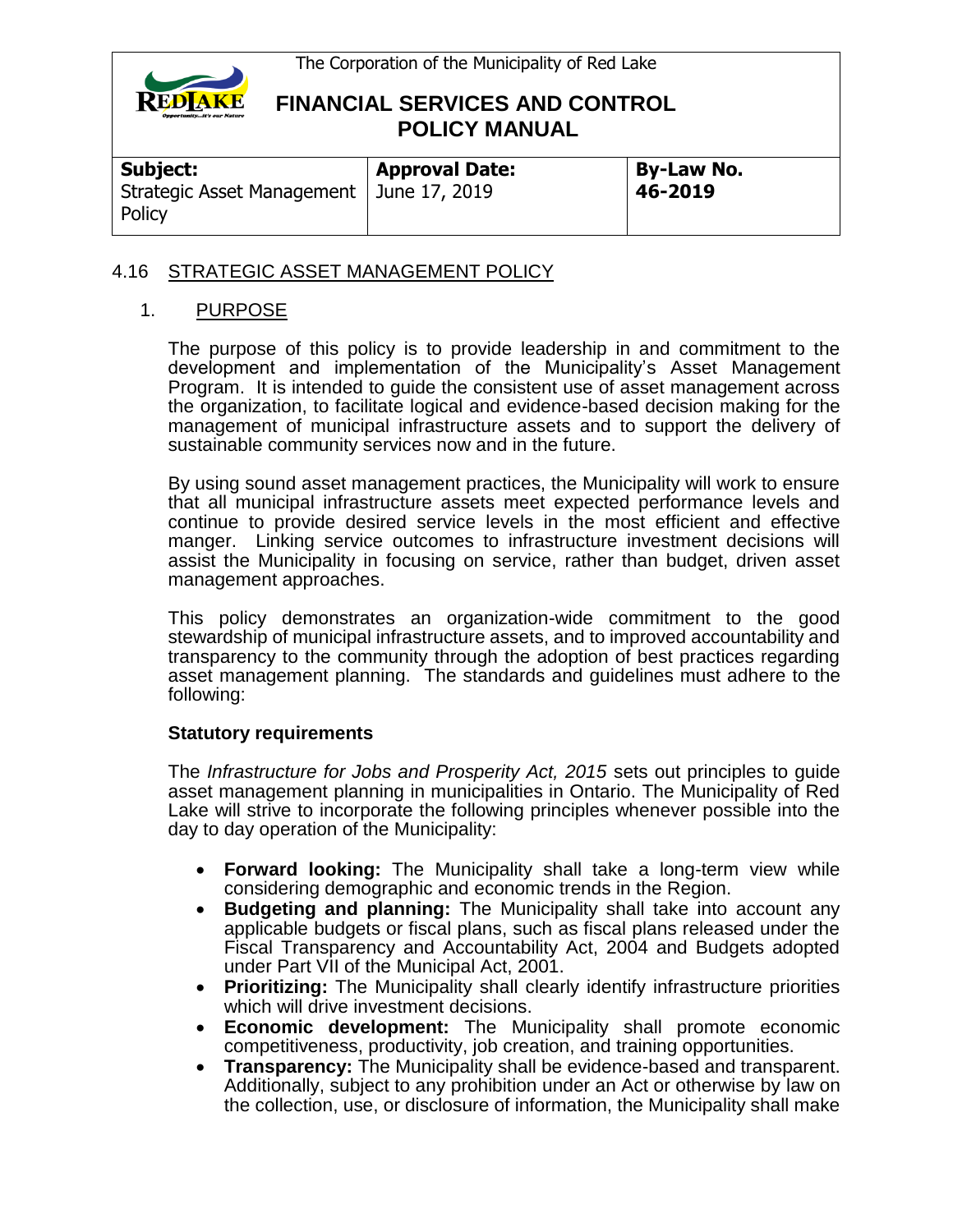

| Subject:                                             | <b>Approval Date:</b> | <b>By-Law No.</b> |
|------------------------------------------------------|-----------------------|-------------------|
| Strategic Asset Management   June 17, 2019<br>Policy |                       | 46-2019           |

decisions with respect to infrastructure based on information that is publicly available or made available to the public and share information with implications on infrastructure and investment decisions with the Government and broader public sector entities.

- **Consistency:** The Municipality shall ensure the continued provision of core public services.
- **Environmental conscious:** The Municipality shall minimize the impact of infrastructure on the environment by respecting and helping maintain ecological and biological diversity, by augmenting resilience to effects of climate change and by endeavouring to make use of acceptable recycled aggregates.
- **Health and safety:** The Municipality shall ensure that the health and safety of workers involved in the construction and maintenance of infrastructure assets is protected.
- **Community focused:** The Municipality shall promote community benefits, being the supplementary social and economic benefits arising from an infrastructure project that are intended to improve the well-being of a community affected by the project, such as local job creation and training opportunities, improvement of public spaces within the community, and promoting accessibility for persons with disabilities.
- **Innovation:** the Municipality shall create opportunities to make use of innovative technologies, services and practices, particularly where doing so would utilize technology, techniques, and practices developed in Ontario.

#### **Existing Plans and Policies**

The Municipality has developed and adopted a Strategic Plan, an Official Plan, an Emergency Management Plan, a Multi-Year Accessibility Plan, a Community Improvement Plan, a Cultural Plan, a Recreation Master Plan and a Sustainable Community Plan. These plans were designed to meet the legislative requirements and work together to achieve the Municipality's mission of providing innovation and excellence in service delivery. These plans will be reviewed regularly by staff. The annual spending requirements in support of the plan's objectives will be incorporated into the budgeting process. All of the Municipality's plans rely to some extent on the physical assets owned by the Municipality and the commitment of staff to ensure their strategic use. This includes the long term maintenance, repair and replacement of existing assets, along with the acquisition of new assets to meet the evolving needs in the Municipality.

In addition, the existing Municipality policies complement the planning documents by providing details for the implementation of strategic objectives.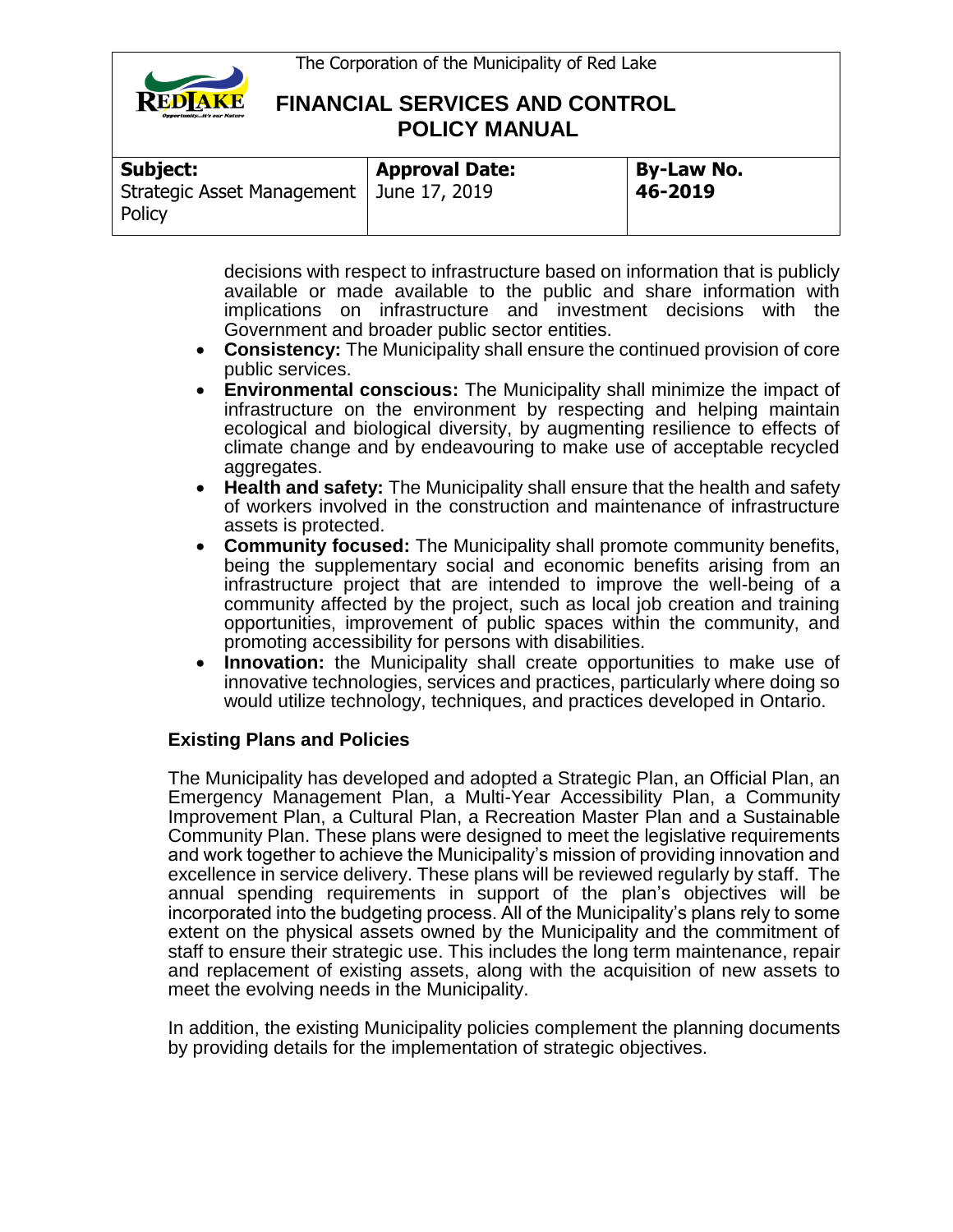

| Subject:                                             | <b>Approval Date:</b> | <b>By-Law No.</b> |
|------------------------------------------------------|-----------------------|-------------------|
| Strategic Asset Management   June 17, 2019<br>Policy |                       | 46-2019           |

### 2. DEFINITIONS

Unless otherwise noted, the definitions provided in this document align with those outlined in Ontario Regulation 588/17 (O. Reg. 588/17), Asset Management Planning for Municipal Infrastructure, under the *Infrastructure for Jobs and Prosperity Act, 2015*.

- 1. **Asset management (AM)** the coordinated activity of an organization to realize value from assets. It considers all asset types, and includes all activities involved in the asset's life cycle from planning and acquisition/creation; to operational and maintenance activities, rehabilitation, and renewal; to replacement or disposal, as well as any remaining liabilities. Asset management is holistic and normally involves balancing costs, risks, opportunities and performance benefits to achieve the total lowest lifecycle cost of each asset (ISO 55000).
- 2. **Asset management plan (AMP)** documented information that specifies the activities, resources, and timescales required for an individual asset, or a grouping of assets, to achieve the organization's asset management objectives (ISO 55000). Under O. Reg. 588/17, by 2023, AMPs for core municipal infrastructure assets will be required to include the current levels of service being provided; the current performance of each asset category; a summary of assets in each asset category, their replacement cost, average age, condition information and condition assessment protocols; lifecycle activities required to maintain current levels of service; discussion of population and economic forecasts and documentation of processes to make inventory and condition-related background information available to the public.
- 3. **Capitalization threshold** the value of a municipal infrastructure asset at or above which a Municipality will capitalize the value of it and below which it will expense the value of it.
- 4. **Green infrastructure asset** an infrastructure asset consisting of natural or human-made elements that provide ecological and hydrological functions and processes and includes natural heritage features and systems, parklands, storm water management systems, street trees, urban forests, natural channels, permeable surfaces and green roofs.
- 5. **Level of service** parameters, or combination of parameters, which reflect social, political, environmental and economic outcomes that the organization delivers. Parameters can include, but are not necessarily limited to safety, customer satisfaction, quality, quantity, capacity, reliability, responsiveness, environmental acceptability, cost and availability (ISO 55000).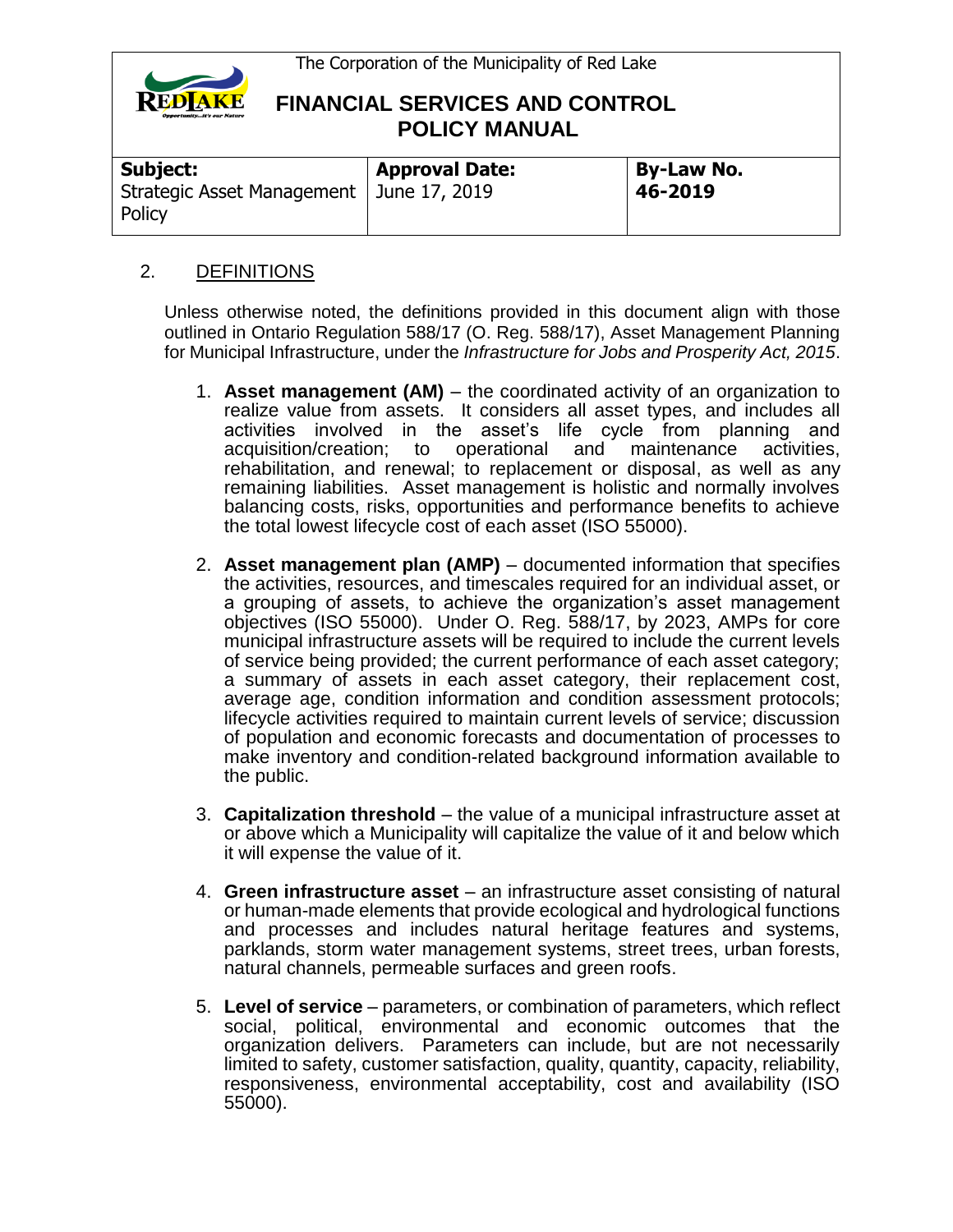

| <b>Subject:</b>                        | <b>Approval Date:</b> | <b>By-Law No.</b> |
|----------------------------------------|-----------------------|-------------------|
| Strategic Asset Management  <br>Policy | June 17, 2019         | 46-2019           |

- 6. **Lifecycle activities** activities undertaken with respect to a municipal infrastructure asset over its service life, including constructing, maintaining, renewing, operating and decommissioning and all engineering and design work associated with those activities.
- 7. **Municipal infrastructure asset** an infrastructure asset, including a green infrastructure asset, directly owned by a Municipality, but does not include an infrastructure asset that is managed by a joint municipal water board.

### 3. POLICY STATEMENT

To guide the Municipality, the following policy statements have been developed:

- 1. The Municipality will implement an enterprise-wide AMP through all departments. The program will promote lifecycle and risk management of all municipal infrastructure assets, with the goal of achieving the lowest total cost of ownership while meeting the desired levels of service.
- 2. The Municipality will develop and establish its asset investment and financial strategies with a focus on ensuring the lowest overall lifecycle (service life) cost of the asset rather than the lowest initial construction cost of building said assets.
- 3. The Municipality will implement continuous improvement protocols and adopt best practices regarding asset management planning, including:
	- i. Complete and Accurate Asset Data
	- ii. Condition Assessment Protocols
	- iii. Risk and Criticality Models
	- iv. Lifecycle Management
	- v. Financial Strategy Development
	- vi. Level of Service Framework
- 4. The Municipality will continue to develop and maintain an asset inventory of all municipal infrastructure assets which includes, at a minimum, a unique ID; description; location information; value (both historical and replacement); performance characteristics and/or condition; estimated remaining life and estimated repair, rehabilitation or replacement date and estimated cost repair, rehabilitation or replacement costs.
- 5. The Municipality will continue to develop an AMP that incorporates all infrastructure categories and municipal infrastructure assets that meet the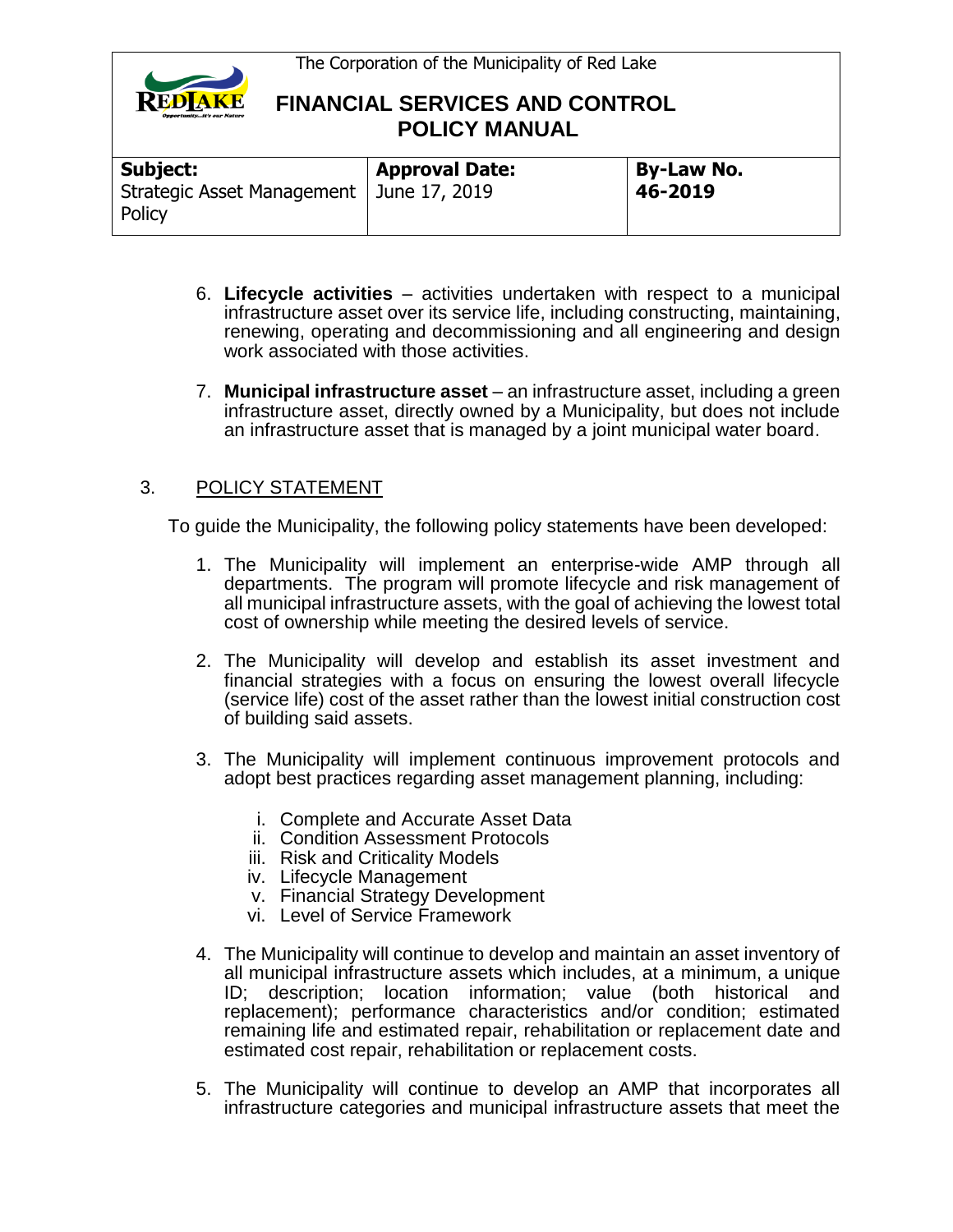

| Subject:                                             | <b>Approval Date:</b> | <b>By-Law No.</b> |
|------------------------------------------------------|-----------------------|-------------------|
| Strategic Asset Management   June 17, 2019<br>Policy |                       | 46-2019           |

capitalization threshold outlined in the Financial Services and Control Policy Manual – Section 4.11.5 as per By-law 02-2015. The new AMP will be a living and breathing document that will be updated on an annual basis until 2024, after which it will be updated at least every five years in accordance with O. Reg. 588/17 requirements, to promote, document and communicate continuous improvement of the AMP.

- 6. The Municipality will integrate asset management plans and practices with its long-term financial planning and budgeting strategies. This includes the development of financial plans that determine the level of funding required to achieve short-term operating and maintenance needs, in addition to longterm funding needs to replace and/or renew municipal infrastructure assets based on full lifecycle costing.
- 7. The Municipality will continue to explore innovative funding and service delivery opportunities, including, but not limited to, grant programs, publicprivate partnerships (P3), alternative financing and procurement (AFP) approaches and shared provision of services, as appropriate.
- 8. The Municipality will continue to develop meaningful performance metrics and reporting tools to transparently communicate and display the current state of asset management practice to Council and the community.
- 9. The Municipality will continue to consider the risks and vulnerabilities of municipal infrastructure assets to climate change and the actions that may be required including, but not limited to, anticipated costs that could arise from these impacts, adaptation opportunities, mitigation approaches, disaster planning and contingency funding. Impacts may include matters relating to operations, infrastructure capacity (e.g., culvert and storm sewer size related to peak and maximum flows), levels of service and lifecycle management.
- 10.The Municipality will align all asset management planning with the Province of Ontario's land-use planning framework, including any relevant policy statements issued under section 3(1) of the *Planning Act*. The Municipality shall conform to the provincial plans that are in effect on that date and be consistent with all municipal official plans.
- 11.The Municipality will coordinate planning for interrelated municipal infrastructure assets with separate ownership structures by pursuing collaborative opportunities with neighbouring municipalities and jointlyowned municipal bodies wherever viable and beneficial.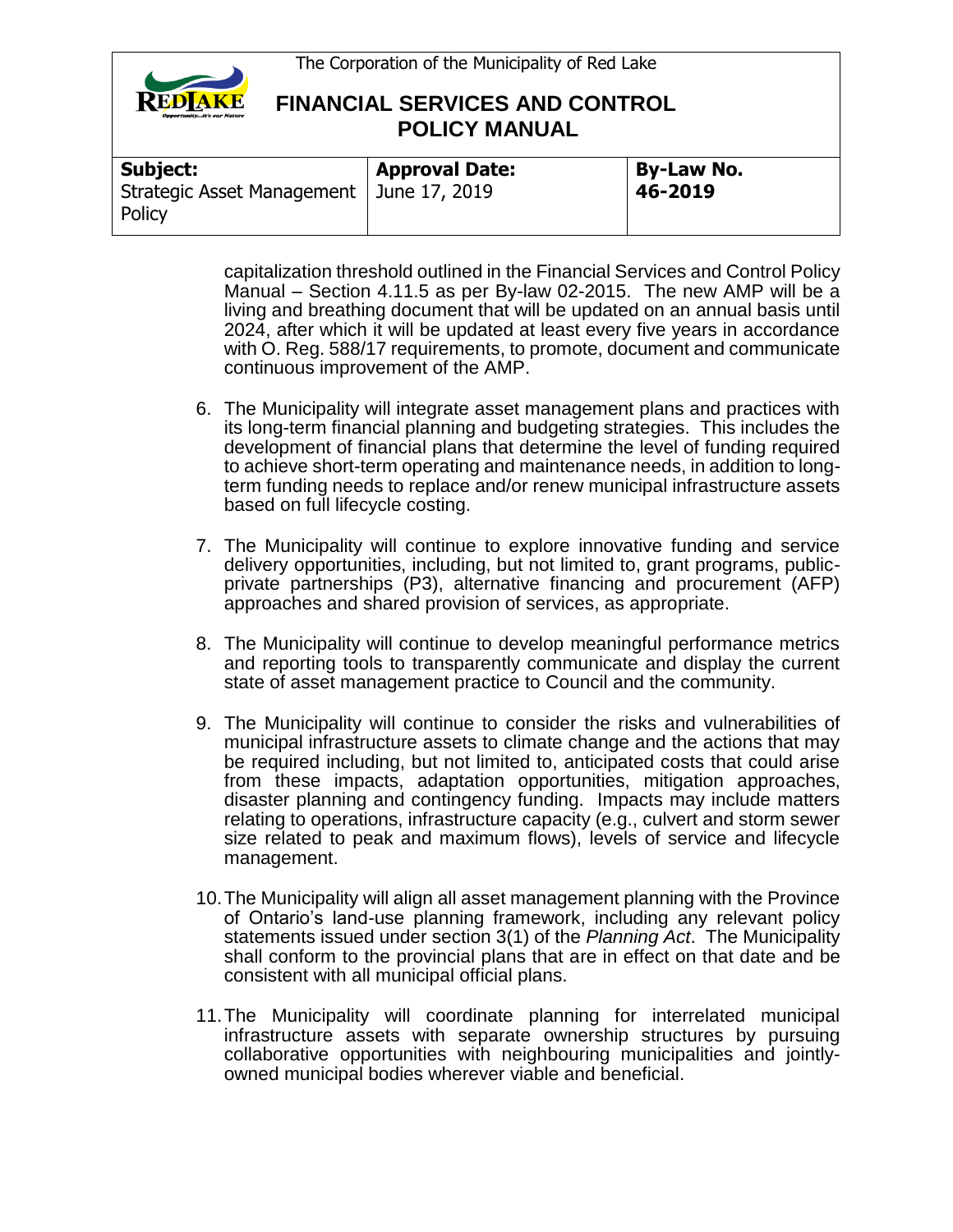

| Subject:                                             | <b>Approval Date:</b> | <b>By-Law No.</b> |
|------------------------------------------------------|-----------------------|-------------------|
| Strategic Asset Management   June 17, 2019<br>Policy |                       | 46-2019           |

- 12.The Municipality will develop processes and provide opportunities for municipal residents and other interested parties to offer input into asset management planning wherever and whenever possible.
- 13.The Municipality will review and update (if necessary) this Strategic Asset Management Policy at least every five years following July 1, 2019.

### 4. ROLES AND RESPONSIBILITIES

The development and continuous support of the Municipality's asset management program requires a wide range of duties and responsibilities. The following passages outline the persons responsible for these tasks:

#### a. **Council**

- i. Approve the AM policy and direction of the AM program through its approval of the Municipality's asset management plan
- ii. Maintain adequate organizational capacity to support the core practices of the AM program
- iii. Prioritize effective stewardship of assets in adoption and ongoing review of policy and asset management plan
- iv. Approve capital and operating budgets delivered by Staff

### b. **Strategic Asset Management Team**

- i. Development of policy and policy updates
- ii. Provide corporate oversight to goals and directions and ensure the AM program aligns with the Town's strategic plan
- iii. Ensure that adequate resources are available to implement and maintain core AM practices
- iv. Develop and monitor levels of service and make recommendations to Council
- v. Track, analyze and report on AM program progress and results
- vi. Provide organization-wide leadership in AM practices and concepts

### c. **Departmental Staff**

- i. Utilize the new business processes and technology tools developed as part of the AM program
- ii. Participate in implementation task teams to carry-out AM activities
- iii. Implement and maintain defined capital asset levels of service